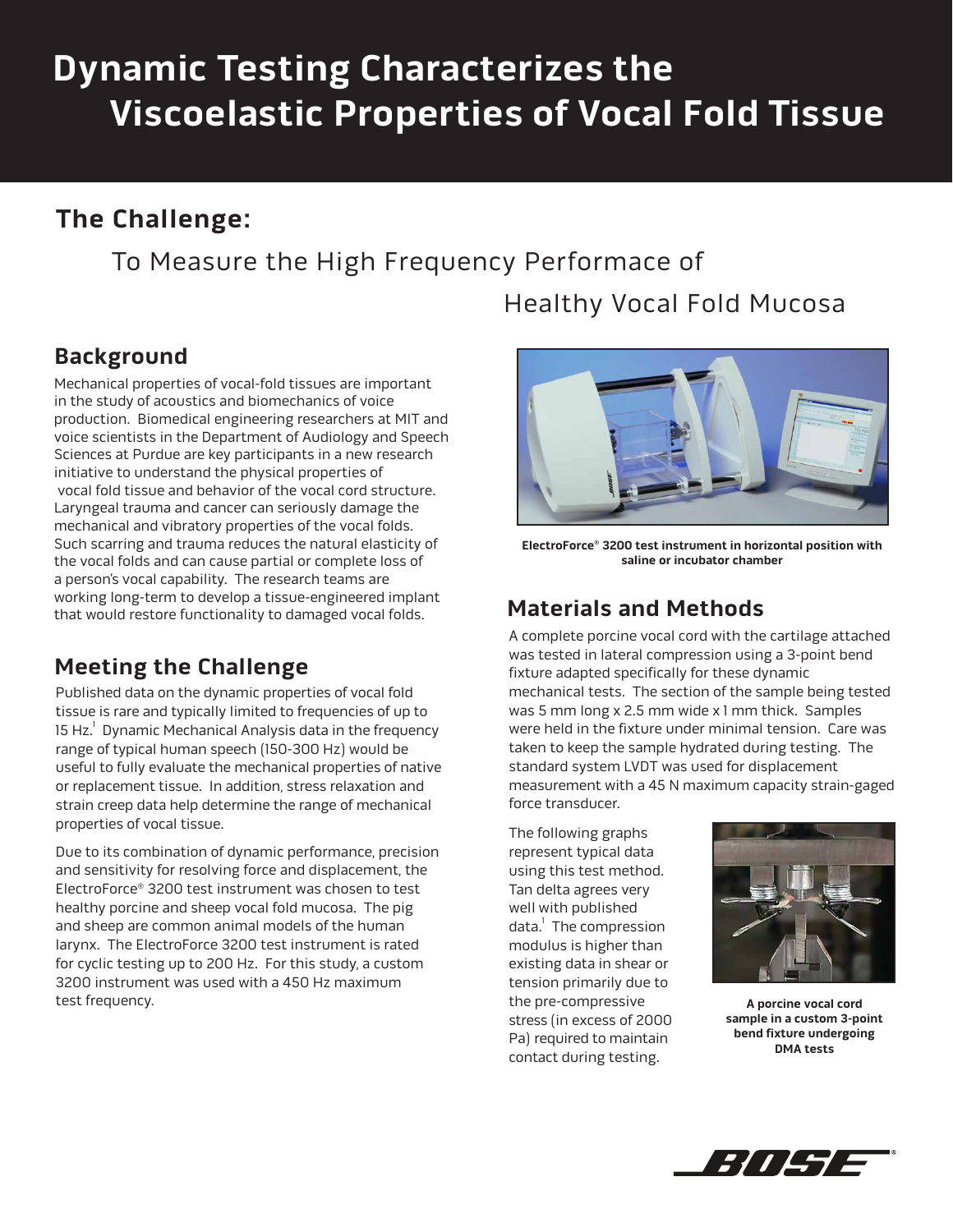Refinement of the test methodology may permit a reduction in the pre-stress and, thus provide more representative modulus measurements. The first graph is from a sample that was frozen in air. The second graph is from a fresh unfrozen tissue that was well hydrated. There is an order of magnitude difference in modulus and the tan delta is also higher in the frozen specimen. There is considerable noise in the data above 100 Hz that further optimization of fixtures and transducers could reduce.





#### **Porcine Vocal Fold in Compression**

A different test set up was used to test the sheep vocal fold tissue in shear. The ElectroForce® 3200 test instrument was placed in a horizontal configuration and a single lap shear fixture was used to excite the sample. As proof of concept, an uncured rubber sample was tested using a piezoelectric force transducer, which has excellent high frequency performance. The following is an image of the shear fixture used for testing the elastomer and an example of typical data. Other than one out lying data point for tan delta, the data is reasonable out to 450 Hz.



**Single lap shear of uncured rubber**



To test the soft tissue, a shear fixture was developed of lightweight rigid plastic material. The bottom reaction assembly was designed to allow vertical motion to preload the sample to create a frictional bond between the sample and the reaction fixtures. The amount of preload was not measured but is estimated to be 10-50 grams. A 50 gram strain gage force transducer was used to measure the small forces generated in shear.



**Sheep vocal fold tissue sample**



**Single lap shear of tissue sample with fixture assembled**

The following test data is from a sheep vocal fold. The specimen is mounted so that it is loaded in shear. The sample size is approximately 10 mm x 7.7 mm x 1.2 mm and sheared in the direction of the 7.7 mm dimension. It shows very good complex shear modulus and tan delta data well past 100 Hz with an indication of a resonance at around 450 Hz.